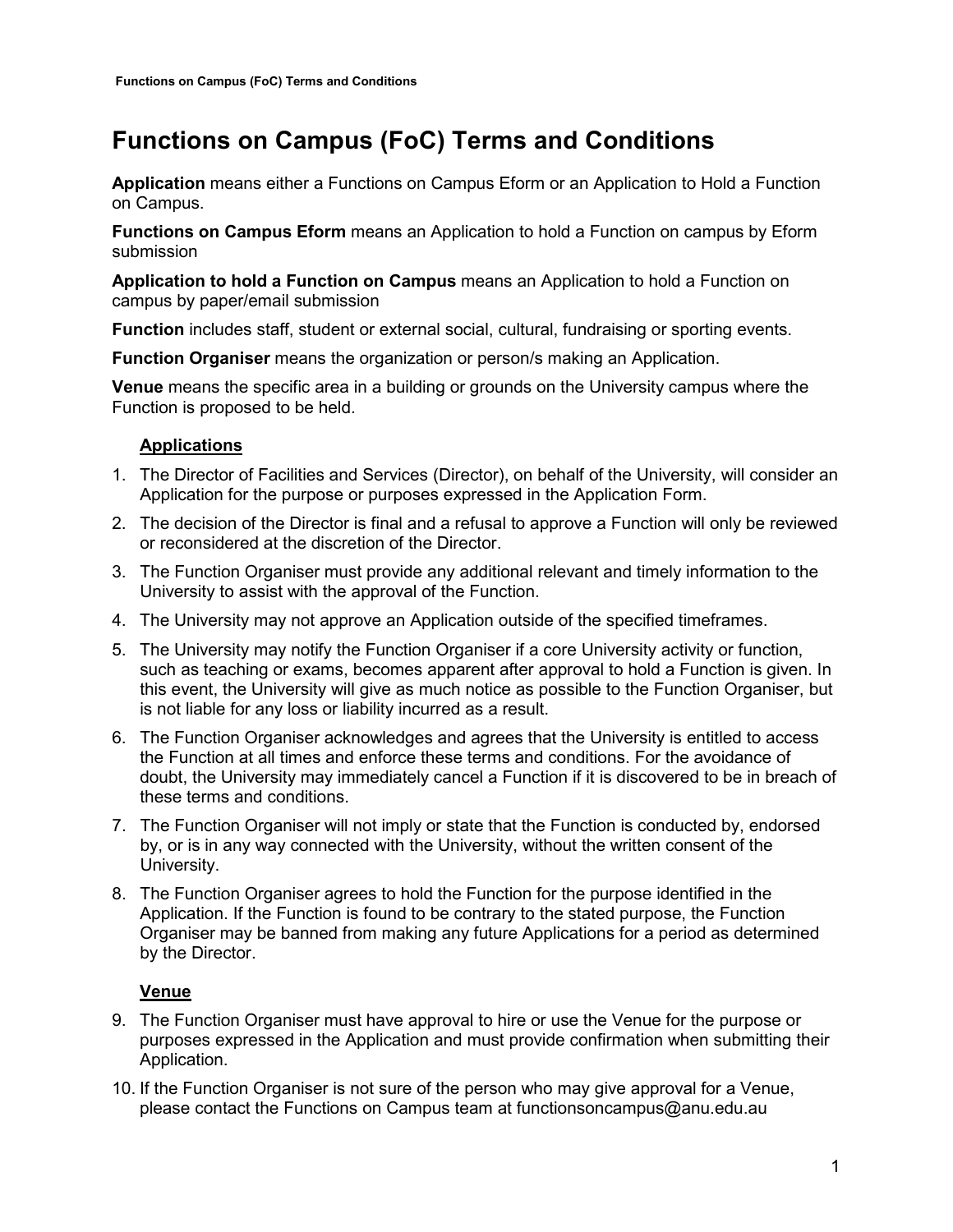# **Advertising**

- 11. All advertisements and public announcements concerning a Function must include the name of the Function Organiser.
- 12. All advertising for Functions must be approved by the University. Please note the Function Organiser may not:
	- a. state or imply that the University approves or endorses the Function; and/or
	- b. promote or encourage the consumption of alcohol; and/or
	- c. use ANU branding without the written consent of the University.

#### **Compliance**

13. The Function Organiser must ensure that the Function and the invitees adhere to all relevant ANU policies, procedures. For further information or reference, see:

[https://policies.anu.edu.au](https://policies.anu.edu.au/)

- 14. Any person found not complying with ANU policies and procedures, or committing any nuisance or offence, or in any way misconducting themselves while attending a Function, may be removed from the Function or the University by an authorised officer of the University.
- 15. The Function Organiser must procure all necessary licences and permissions for the right to perform any work in which intellectual property subsists at its expense and must, if so required by the University, produce evidence to the satisfaction of the University that such licences and permissions have been granted. Permission to hold a Function may not be construed as a permission for the performance of a copyright work without the consent of the copyright holder.
- 16. The Function Organiser will observe and comply with the provisions of all Acts, Statutes, Rules and Regulations which are applicable to the Function.
- 17. The Function Organiser must comply with all reasonable directions of the University or an authorised officer relating to occupational health, safety and security in effect at the Function (including the University's smoke free workplace policy and building capacity loads),

# **Liquor**

18. The Function Organiser must ensure that it conforms with all applicable laws, regulations or by-laws of the relating to liquor, including but not limited to:

ANU Liquor Statute 2015 at:

<http://www.anu.edu.au/cabs/statutes/liquorstatute>

Where an ACT government liquor permit or licence is required refer to Access Canberra at:

[https://www.accesscanberra.act.gov.au/app/answers/detail/a\\_id/1654/kw/liquor%20permit\)](https://www.accesscanberra.act.gov.au/app/answers/detail/a_id/1654/kw/liquor%20permit)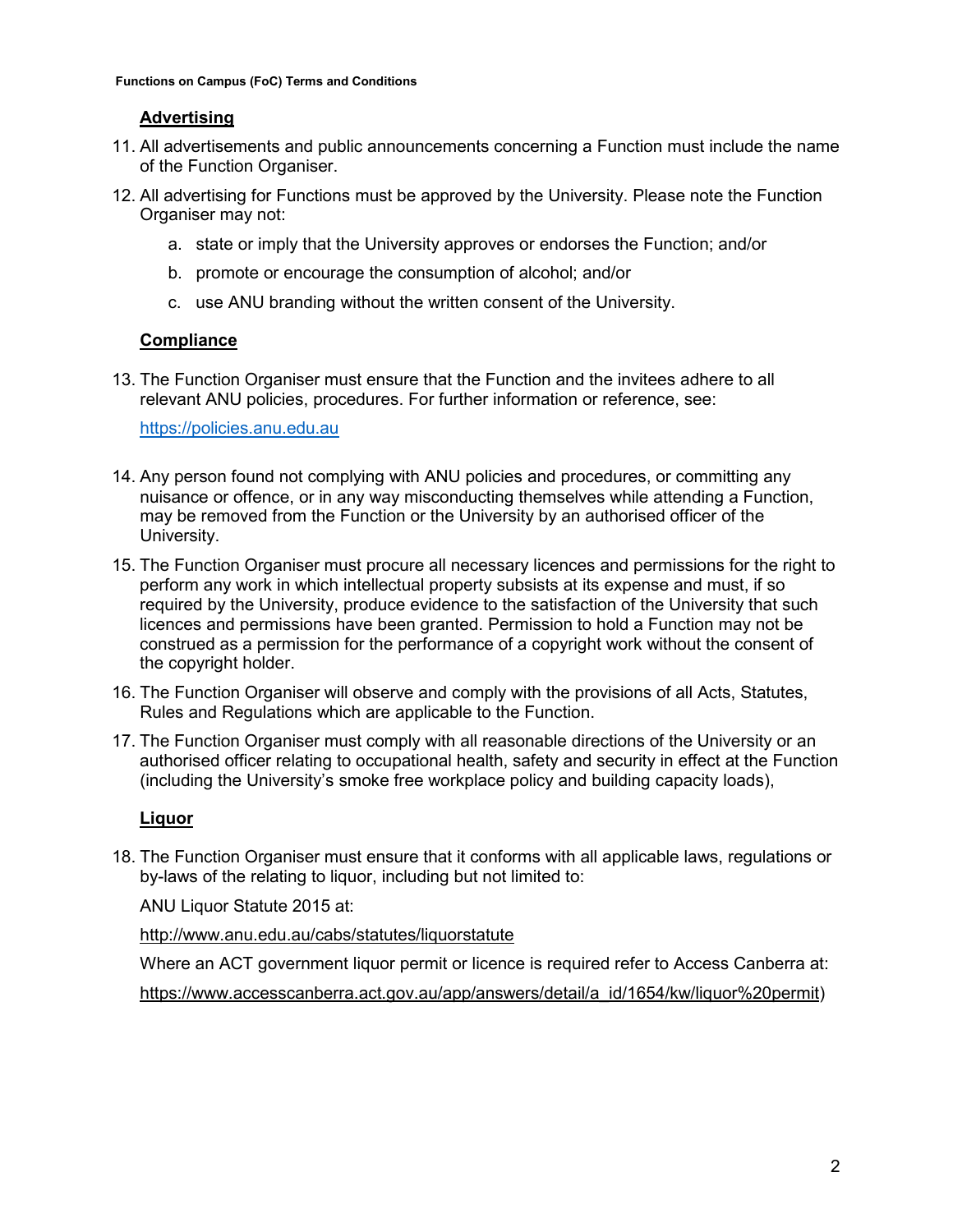### **Music or live bands**

You may require clearance and a licence for any music or film/videos performed or played at Functions. It is the responsibility of the Function organiser to ensure compliance to correct licensing and clearance requirements. For more information see <http://apraamcos.com.au/music-customers/licence-types/event-licences/> and <https://www.screenrights.org/screen-audiences/screenrights-licences/> or ensure that you have an appropriate licence from the rights owner of the media that you are using.

Refer to Environment Protection Authority (EPA) at:

[https://www.accesscanberra.act.gov.au/app/answers/detail/a\\_id/3149/~/environment](https://www.accesscanberra.act.gov.au/app/answers/detail/a_id/3149/%7E/environment-protection)[protection](https://www.accesscanberra.act.gov.au/app/answers/detail/a_id/3149/%7E/environment-protection)

# **Food Safety**

Refer to:

<http://health.act.gov.au/datapublications/fact-sheets/food-safety>

#### **Additional Services**

- 19. The Functions on Campus team may be able to assist with additional services for a Function, including the provision of temporary power, street or oval lighting; cleaning, security; and/or traffic co-ordination subject to agreement by the Function Organiser to meet the cost for these additional services.
- 20. The full cost of additional services may not be known until after the Function, and in the event that additional services are required, the University may require a sum to be deposited as security for such costs. Payment for any additional services must be paid within fourteen (14) days of receipt of the date of the final cost advice.

# **Liability**

- 21. The Function Organiser will be liable for:
	- a. damage to the Venue, the University's property or grounds;
	- b. any cleaning required at the Venue; and/or
	- c. security or fire brigade call outs due to the Function.
- 22. Such additional amounts will be payable to the University within fourteen (14) days of the date of the cost advice.
- 23. The Function Organiser must ensure that there is no damage to the landscape as a result of the Function. Weights or sandbags must be used when erecting tents or marquees as no pegs may be driven into the ground.
- 24. The Function Organiser must not allow any behavior to take place which, in the view of the University, is unsuitable, objectionable or dangerous.